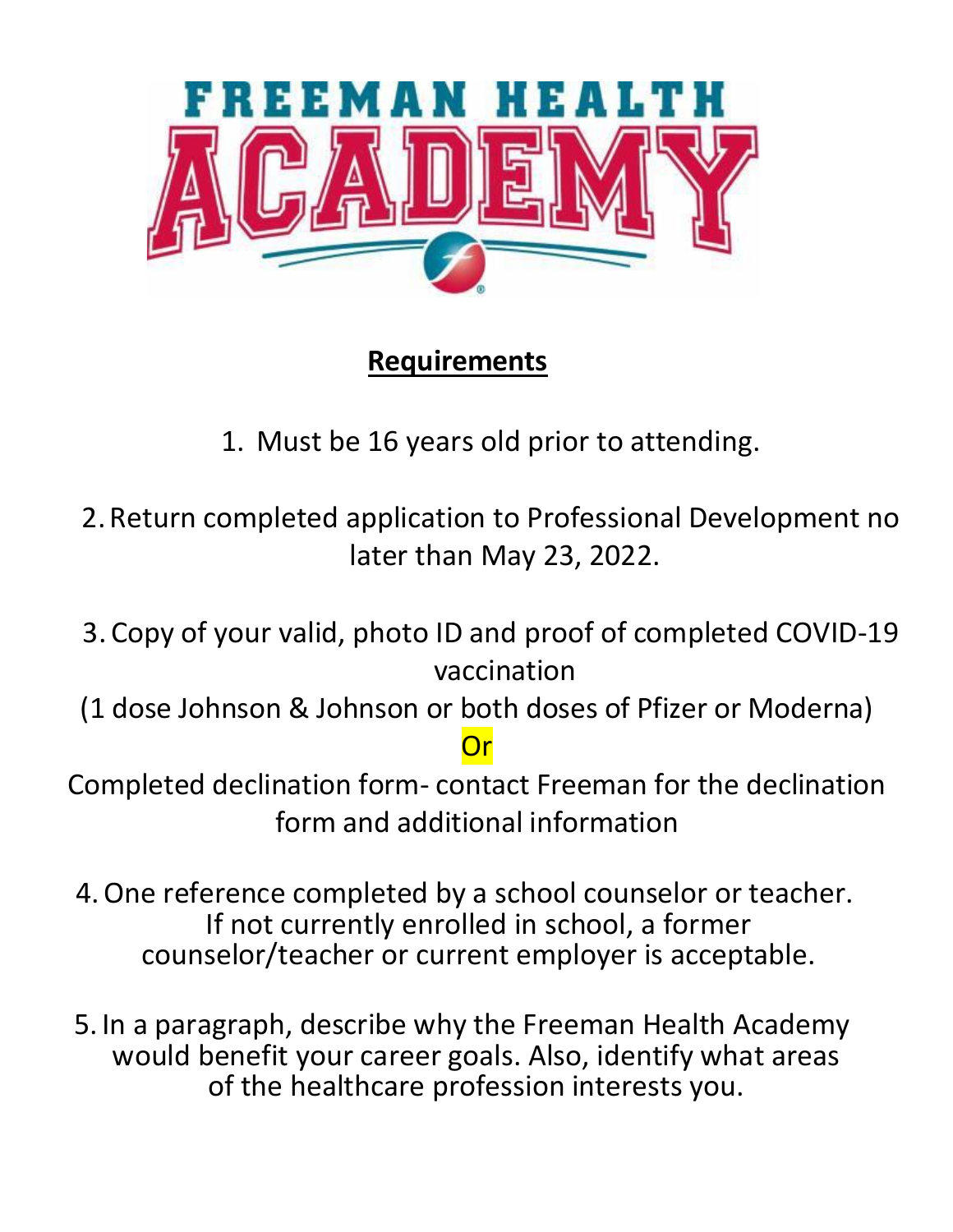

## **What is the Freeman Health Academy (FHA)?**

The Freeman Health Academy provides local teens and adults the opportunity to have an introduction to healthcare professions. FHA is a weeklong program where participants get to experience hands on skills training, job shadowing, and explore career opportunities in a healthcare setting.

## **Who is eligible to participate in the Freeman Health Academy Program?**

**In order to be eligible** for selection to participate in the Freeman Health Academy:

- Completed application with supporting documentation
- No disciplinary actions
- Must be at least 16 years old prior to attending a Health Academy session

#### **What will be offered in the Freeman Health Academy Program?**

Classes will begin in summer 2022. Participants will have the opportunity to learn information about career opportunities in a health system and job shadow in various units throughout the facility. Job shadowing is a chance for applicants to work alongside unit staff and see the everyday operation of various departments within the facility.

Hands-on labs at Freeman will also be offered for participants. Topics for labs include (but are not limited to) dissections, CPR, blood draws, starting IVs, vital signs and assessment techniques.

#### **Who do I return my application to?**

Once your application is completed, you will return it to Freeman Professional Development Department (Freeman East Building). The application may be returned in person, by email (professionaldevelopment@freemanhealth.com), by fax 417-347-0016, or by mail to Freeman Health System **–** Professional Development Department 932 E 34th St. Joplin, MO 64804

Incomplete applications will NOT be reviewed during the selection process.

#### **Am I required to be fully vaccinated against COVID-19?**

Yes. Your application must include proof of your completed COVID-19 vaccination. A completed vaccination is 1 dose of Johnson and Johnson or both doses of Pfizer or Moderna. A booster vaccine is not required.

#### **What should I wear?**

You may wear business casual clothing or scrubs. Closed toed shoes are required. **No** jeans, shorts, tank tops, tube tops, revealing/inappropriate attire. If you do not have appropriate attire, we can arrange for you to check out a set of scrubs.

#### **Do I have to wear a mask?**

At this time, masks are required while in all Freeman facilities. While in the classrooms where social distancing can be maintained, participants may take off their masks. Cloth masks may be worn in non-clinical areas. If you shadow in a clinical area, a surgical mask will be provided.

#### **When will I know if I am accepted as a participant in the Freeman Health Academy?**

You will receive an email notification by June 3, 2022 if you have been selected for one of the Health Academy sessions. Please respond to the email to confirm that you will be in attendance. You must attend all days in the session.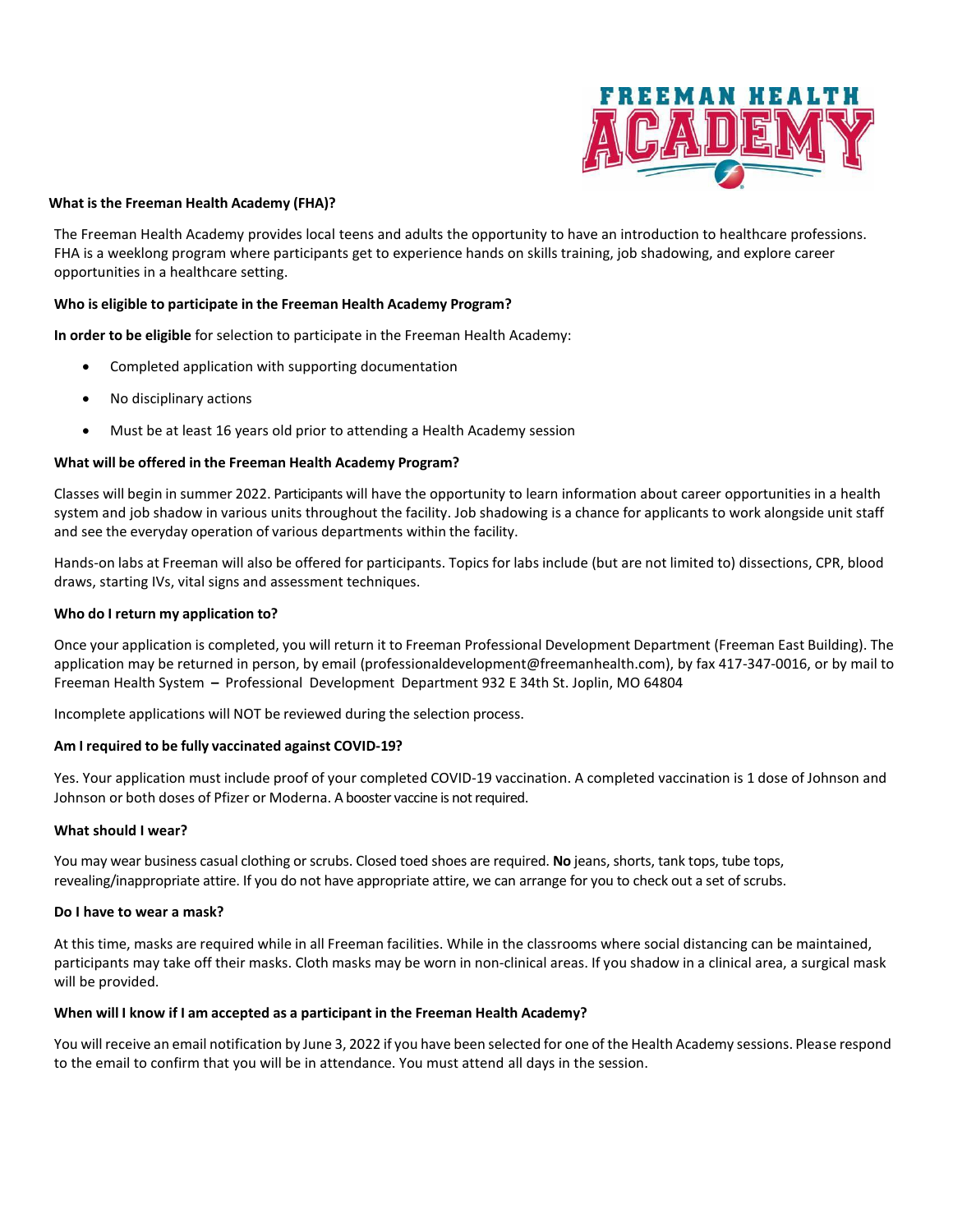

**Application**

**Summer 2022**

| unable to attend. You must be 16 years old prior to the start of the session.                                                                                                                                       | Please place in order that you would prefer to attend-1 being first choice. Mark an X next to any session that you are |
|---------------------------------------------------------------------------------------------------------------------------------------------------------------------------------------------------------------------|------------------------------------------------------------------------------------------------------------------------|
| Late 20th-24 <sup>th</sup> Late 20 <sup>th</sup> -24 <sup>th</sup> Late 20 <sup>th</sup> -24 <sup>th</sup> Late 20 <sup>th</sup> -8 <sup>th</sup> Duly 5 <sup>th</sup> -8 <sup>th</sup> Late 25 <sup>th</sup> -29th |                                                                                                                        |
|                                                                                                                                                                                                                     |                                                                                                                        |
|                                                                                                                                                                                                                     |                                                                                                                        |
|                                                                                                                                                                                                                     |                                                                                                                        |
| Are you fully vaccinated against COVID-19? Yes No                                                                                                                                                                   |                                                                                                                        |
|                                                                                                                                                                                                                     | Do you have a latex allergy (please circle): Yes No If yes, please state the reaction: ______________________          |
|                                                                                                                                                                                                                     |                                                                                                                        |
|                                                                                                                                                                                                                     |                                                                                                                        |
|                                                                                                                                                                                                                     |                                                                                                                        |
|                                                                                                                                                                                                                     |                                                                                                                        |
|                                                                                                                                                                                                                     |                                                                                                                        |
|                                                                                                                                                                                                                     |                                                                                                                        |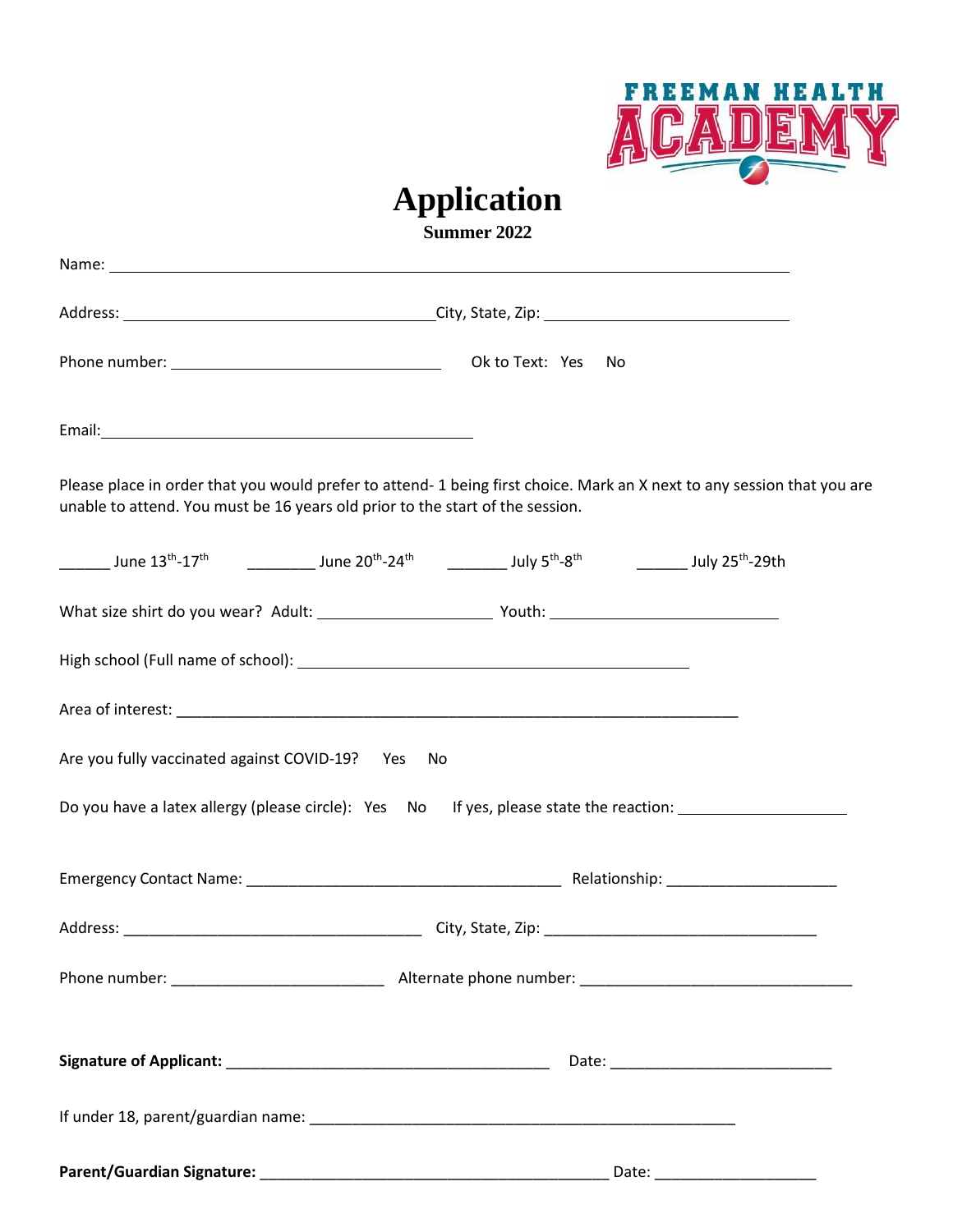

# **Regarding School Year 2021-2022**

To be completed by a school counselor/teacher or if not currently enrolled in school a current employer may complete the form. Reference may not come from a relative.

|                                                    | Student's GPA: _________________ |  |  |
|----------------------------------------------------|----------------------------------|--|--|
|                                                    |                                  |  |  |
|                                                    |                                  |  |  |
|                                                    |                                  |  |  |
| How would you describe this applicant's character? |                                  |  |  |
|                                                    |                                  |  |  |
|                                                    |                                  |  |  |

# Would you recommend this applicant for the program? If yes, why?

## Please check the most appropriate box regarding applicant:

|             | <b>Excellent</b> | Good | Fair | Poor |
|-------------|------------------|------|------|------|
| Punctuality |                  |      |      |      |
| Attitude    |                  |      |      |      |
| Reliability |                  |      |      |      |
| Ability to  |                  |      |      |      |
| work with   |                  |      |      |      |
| others      |                  |      |      |      |